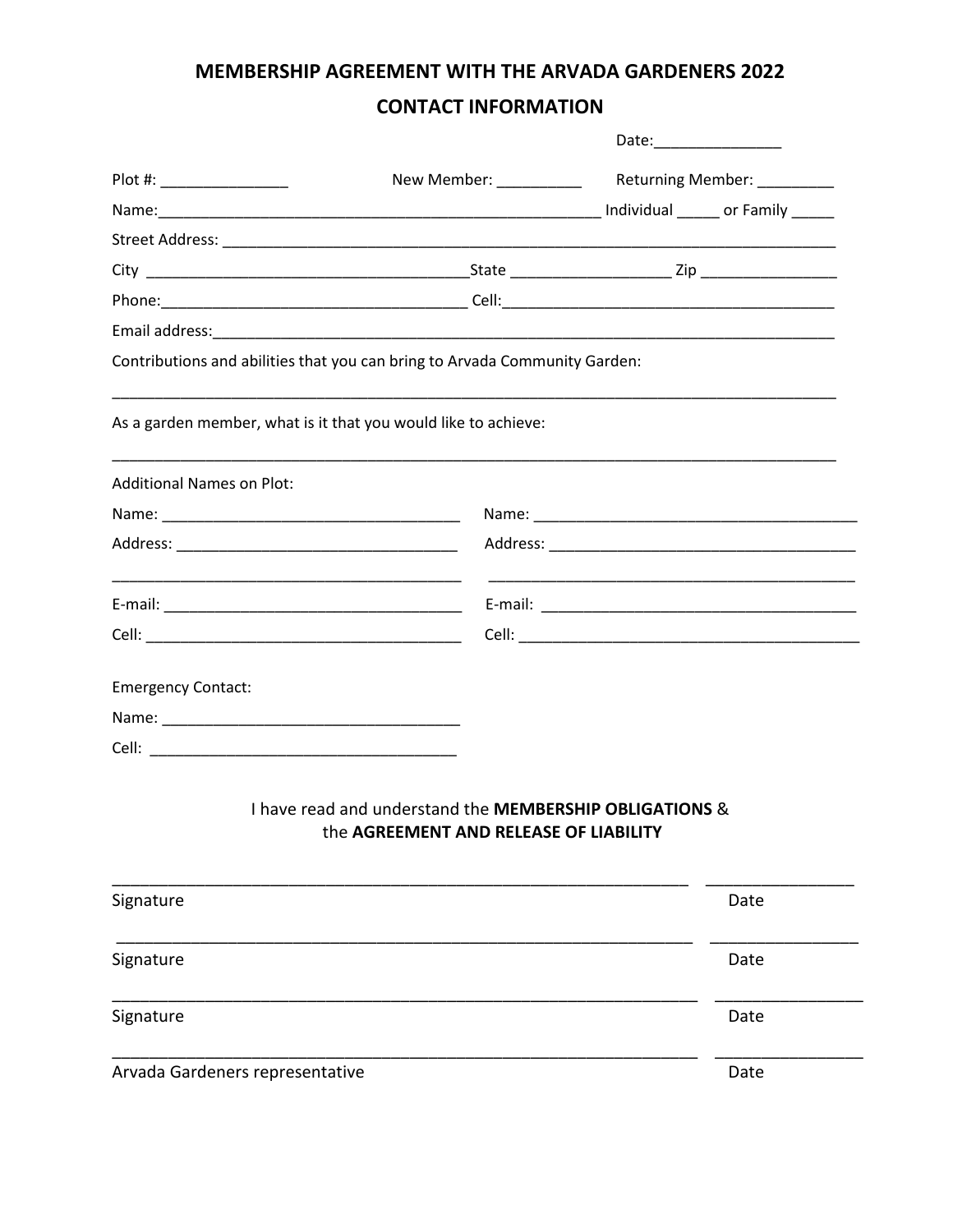#### **MEMBERSHIP OBLIGATIONS 2022**

The Arvada Gardeners is a working organization in which members are expected to make a commitment of your time, abilities and participation in garden activities. You will need to adhere to the rules in the maintenance of garden grounds, your plot, and the supervision of the garden as a Gardener in Charge (GIC) during the season.

There is a minimum of 15 communal hours PER PLOT, that you need to complete during the calendar year, no carryover. (7.5 for half plots, 5 for raised bed and 0 for wheelchair plot.) These hours can be completed by the plot holder or any competent person under the direction of the plot holder by participating in monthly Saturday morning workdays, GIC hours, serving as an officer or committee chair, working events and festivals or any other time you spend working on the maintenance of the garden grounds. You are responsible for keeping track of your hours. Workday and festivals and other activities will have sign-in sheets to note your hours. Other hours can be recorded on the task sheet clipboard located in the Unblue Shed or by sending an email to arvadagardenhours@gmail.com Summary of hours will be published monthly and it will be your responsibility to check the summary and reconcile any difference with the volunteer coordinator. Relief from the 15 hour requirement may be sought for medical or other reasons by taking the request to a garden officer.

Gardeners who do NOT completer their work hour requirement and desire to return the following year will be assessed an additional payment of \$50. If this happens a second time you will not be offered renewal.

Gardeners who do NOT clean up their plot at the end of the season (November 16<sup>th</sup>) and desire to return the following year will be assessed an additional payment of \$20.

As a gardener you will need to begin gardening in your plot by June  $1<sup>st</sup>$  or the garden plot will be forfeited back the garden. Accommodations will be made for gardeners who got their plot later in the season.

The business of the Arvada Gardeners is accomplished at monthly meetings open to the public. While attendance at the monthly meetings is encouraged, it is not required.

Communication among the Arvada Gardeners is accomplished through email and the website. www.arvadagardeners.org If you choose not to provide an email address and do not have website access, it will be your responsibility to contact someone in the membership to obtain any information that is sent out. Note that the Arvada Library has free computers for your use and many email accounts are also free.

As a gardener, you are allowed privileges and voting rights. You have ONE vote per PLOT. You DO need to be a resident of Arvada unless previously grandfathered.

As a new gardener, you will need to attend a scheduled orientation, and scheduled classes for the use of power equipment and water pumps. Returning gardeners are responsible for keeping current on changes which may occur to the operation of the garden.

As a garden member, the dues are as follows:

- \$50.00 for a 12' X 22' plot, approximately.
- \$25.00 for a raised beds, 4' X 8' plots
- \$15.00 for a wheelchair plot

Dues allow you year-round access to the garden daily from dawn to dusk and water privileges with training.

As a garden member you will need to sign a release waiver for yourself and ANY other individuals that may assist you in the garden, (family, friends, neighbors,) however, YOU need to be present in the garden at all times along with any of these individuals unless they have also gone through the orientation.